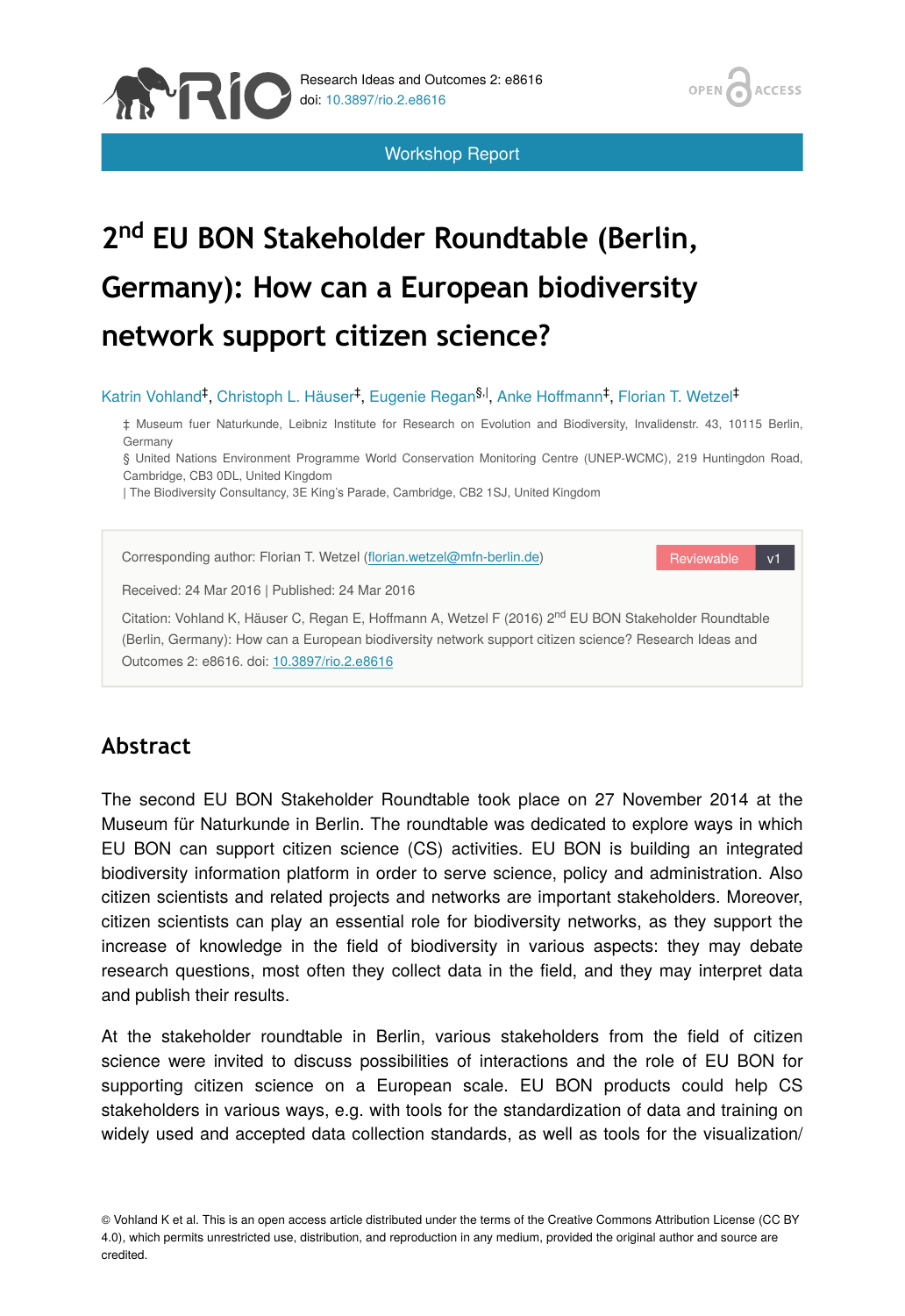interpretation of data. Also best-practice examples and guidelines could help for developing a sound projects design as well as for data curation, storage and reward mechanisms for the community (e.g. by making data citable, publication of data papers etc.).

The discussions and break-out groups gave valuable impulses for the development of the EU BON portal and citizen science gateway, for data mobilization from different communities, and the linkage to the European Citizen Science Association (ECSA) and its activities. The main outcomes and results of the workshop are outlined and summarized in this roundtable report.

# **Keywords**

Citizen Science, biodiversity data, data quality, Biodiversity Observation Networks, EU BON, research data, European Citizen Science Association, Citizen Science Observatories.

# **Rationale**

In this compilation of the EU BON Stakeholder Roundtable (RT) reports we want to provide a summarized overview, providing shared experiences gained in three different workshops that were organized by the EU BON project from 2013-2015, with altogether more than 100 participants from over 20 countries (ranging from Norway to Israel, and from the United States to Estonia).

Here we summarize the results of the second Stakeholder Roundtable - in addition to this report, also the summaries of the first (Wetzel et al. 2016) and third EU BON Stakeholder Roundtable are available and published in RIO with open access.

EU BON - Building the European Biodiversity Observation Network [\(www.eubon.eu](http://www.eubon.eu)) is a project funded under the EU FP7 framework. It presents an innovative approach towards the integration of biodiversity data and information systems, both from in-situ and remote sensing data sources (Hoffmann et al. 2014). The aim is to address policy and information needs in a timely manner, customized for various stakeholders on different levels - from local test sites to European and international policy EU BON aims to provide integrated data and linkages of social science and policy networks as well as technological infrastructures (Wetzel et al. 2015). One of the key features will be the development of a new open-access platform for biodiversity data and tools.

The RT aimed to exchange ideas and discuss highly relevant issues with relevant stakeholders, from policy, citizen science and local/regional stakeholders in order to inform EU BON and adapt the working programme. Topics of the discussions were related to biodiversity information and its open-access and availability, data workflows and integration of citizen science as well as science-policy interfaces. We will start with a brief general overview of the project, particularly describing the overall framework and role of the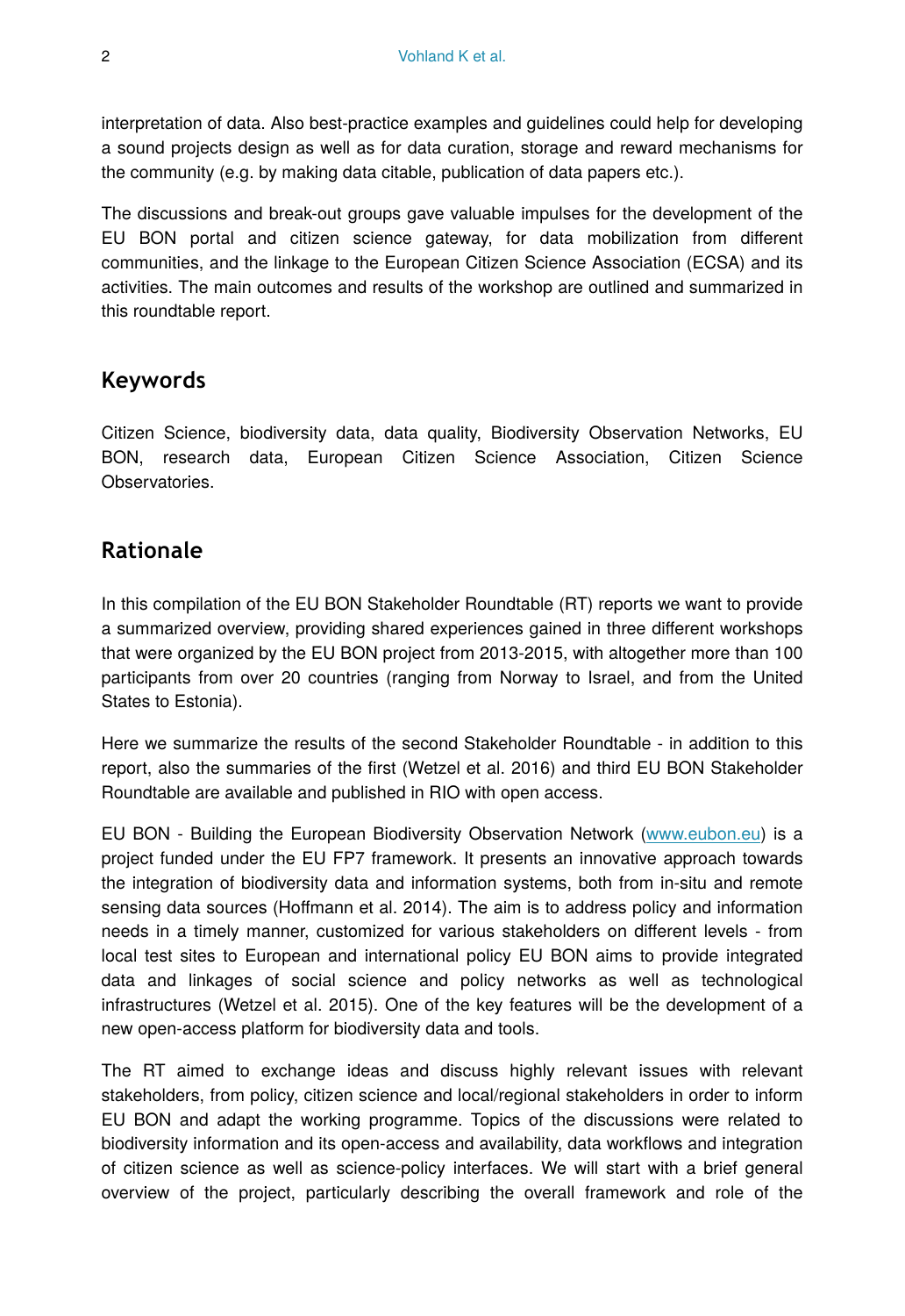stakeholder engagement in the policy and dialogue work package. Secondly, we provide detailed reports of each of the roundtables, outlining its aims, intentions, discussions as well as results and recommendations that were drafted based on the roundtable discussions, world café sessions and working groups which are now published for the first time in the new series of new series of EU BON Project Outcomes.

The Stakeholder Roundtables are a specific task and part of a Work Package (WP6, see Fig. 1) that focuses on the stakeholder engagement and the science-policy dialogue within EU BON. The main aim of the stakeholder roundtables is to carry out regular engagement with relevant political authorities and other stakeholders at European and national level in support of the delivery of the EU BON project. Furthermore, the roundtables seek to build up a stakeholder dialogue with exemplar sector-specific user communities to incorporate feedback loops for the products of EU BON (data, tools and models) as well as to develop improvements of existing biodiversity data workflows (e.g. from the monitoring species occurrences in the field to processing and analysing the data).



#### Figure 1.

EU BON Work Packages (WP) with the three sections (a) Data Sources and Infrastructure, (b) Science and Application and (c) Policy and Dialogue. The Stakeholder Roundtables are a specific task in the WP 6 that targets the stakeholder engagement and science-policy dialogue (credits: Pensoft).

More specifically, the aims of the RT are defined in the description of work as follows: "*This task will help to build and ensure regular and efficient linkages to relevant political authorities and other stakeholders at national and European level to support the development and delivery of the EU BON project. While stakeholder interactions will occur throughout EU BON, this task has two elements: the first is a support service for EU BON mapping stakeholder engagement and providing contacts and support for stakeholder engagement to all relevant EU BON tasks. This will include establishing an overarching policy stakeholder group with contact points to relevant national and European level agencies and authorities involved in biodiversity and environmental policy, and GEO related*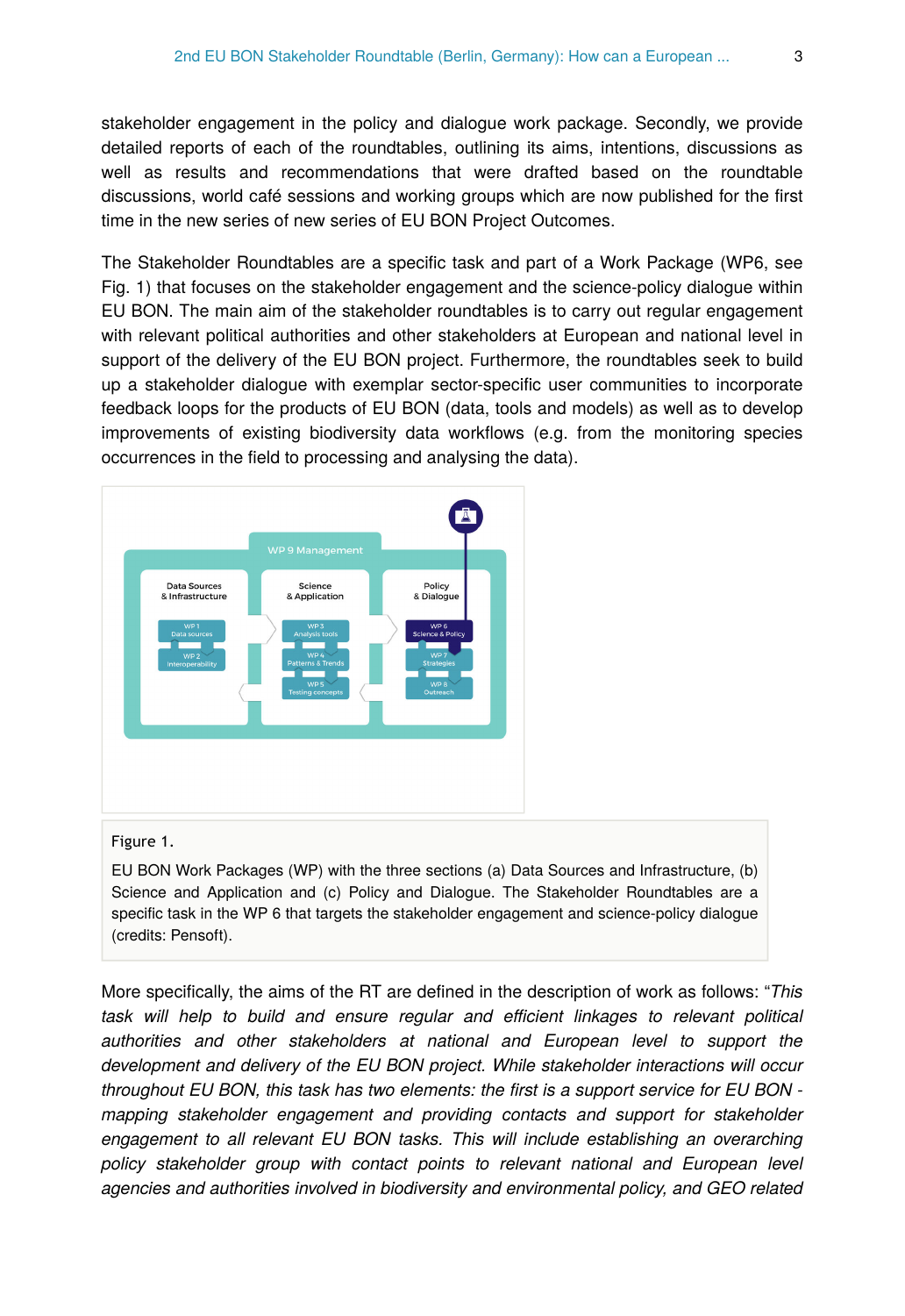*activities. The second element will be a more focused series of three strategic stakeholder engagement processes that will occur at the beginning, middle and end of EU BON. Each interaction will take the form of an interactive workshop – at which high level stakeholders and scientists will work collaboratively to address three sets of questions: a) What major changes need to occur in order that current and future policy needs for biodiversity data are met? b) How effective are the current approaches for improving the availability and policy relevance of biodiversity data? c) What data strategies should be put in place to realise the lessons generated during EU BON*?"

To address different stakeholders groups, the aims, guiding questions and invited groups were specifically adjusted in each of the workshops, resulting in three roundtables:

- 1. "Biodiversity and Requirements for Policy" 1<sup>st</sup> EU BON Stakeholder **Roundtable (Brussels, Belgium).** *Addressed stakeholders: European policy (Commission, agencies, researchers), International Networks (Group on Earth Observations), EU funded projects with linkage to biodiversity data.*
- 2. **"How can EU BON support citizen science?" 2 EU BON Stakeholder nd Roundtable (Berlin, Germany).** *Addressed stakeholders: Citizen Science projects, citizen science networks, researchers and biodiversity networks.*
- 3. **"Workflow from data mobilization to practice" 3 EU BON Stakeholder rd Roundtable (Granada, Spain).** *Addressed stakeholders: European, national and regional networks (biodiversity data, Group on Earth Observations, ecological research), researchers from the field / sites, EU BON test site partners, political administration.*

## **Introduction**

EU BON is building a large integrated biodiversity information infrastructure in order to serve science, policy and administration as well as citizen scientists. Citizen scientists support the increase of knowledge in various aspects, they may debate research questions, most often they collect data, they may interpret data and publish their results.

The aim of the second EU BON Stakeholder Roundtable on Citizen Science (CS) was to explore how and with which means EU BON can support citizen science activities. Many partners and interested stakeholders participated in the stakeholder roundtable, coming from different European research institutions, Natural History Museums, SMEs or representatives from European Institutions like European Commission DG Research & Innovation, the European Environmental Agency or the JRC and EU-funded Citizen Science projects (see Suppl. material 1 for an acronym list).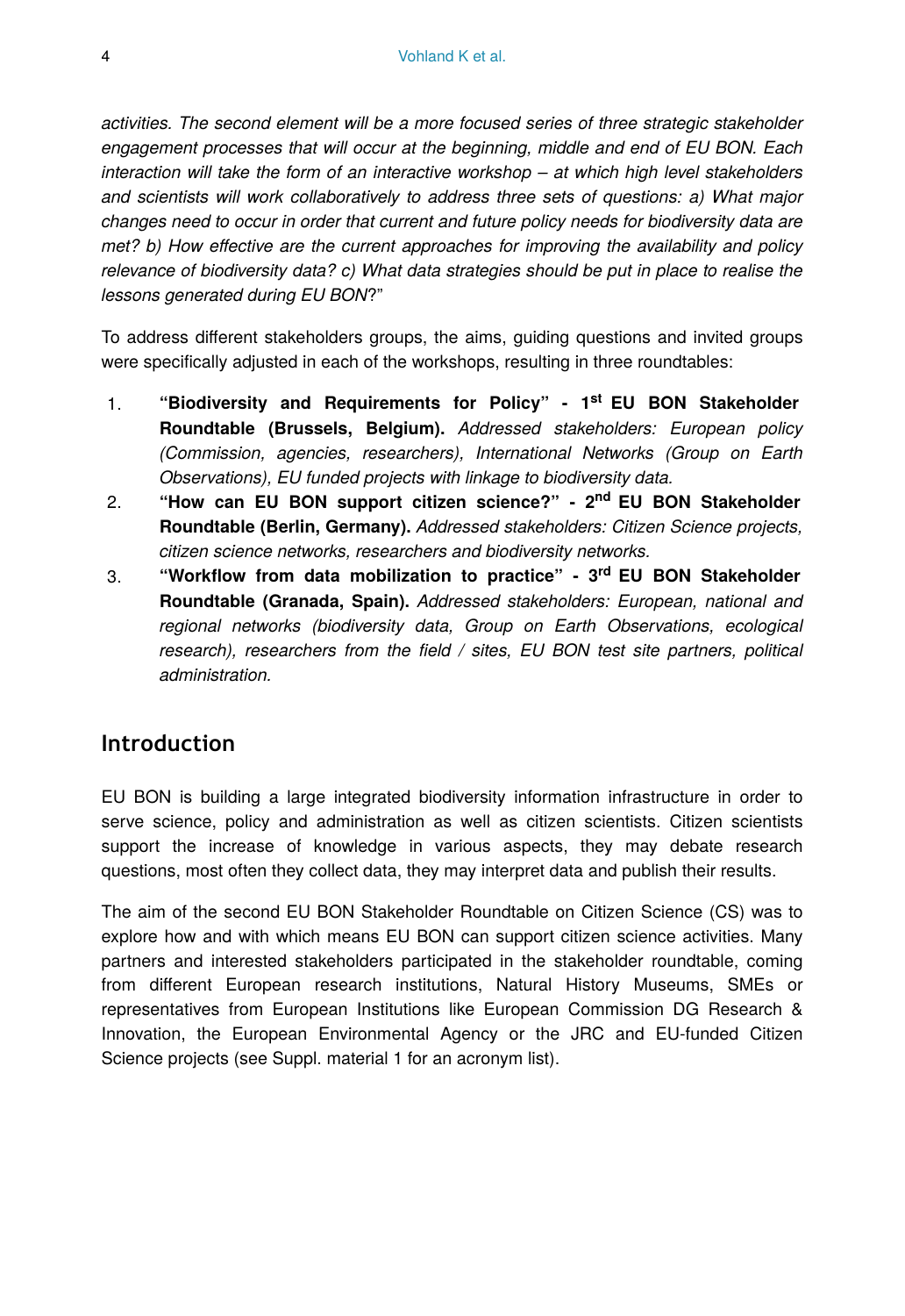# **Aims of the roundtable**

The aim of the roundtable on Citizen Science was to explore how and with which means EU BON can support citizen science activities. EU BON may serve citizen scientists in many aspects, and here the citizen science community and biodiversity data community was given a forum to exchange ideas and develop perspectives. The roundtable was intended to bring together data providers as well as the user community and opened the discussion on the future of workflows. An introductory talk was held by *Jose-Miguel Rubio-Iglesias* from the European Commission on the role of Citizen Science as one option to improve the science-society bridge. Further contributions from data providers, portal developers, and innovative thinkers helped to discuss challenges with regards to citizen science and the role of a European Biodiversity Observation Network. In addition, the stakeholder roundtable intensifies the dialogue with policy. It will be discussed how legal and political conditions for citizen science activities can be improved. Outcome of the stakeholder roundtable are recommendations for EU BON in order to improve activities to empower citizen science initiatives (see chapter on the internal EU BON follow-up).

## **Key outcomes and discussions**

#### **Setting the scene**

The second EU BON Stakeholder Roundtable started with the session "Setting the scene" with a welcome address by *Katrin Vohland* from the Museum für Naturkunde in Berlin with a short introduction and outline of the main aims of the workshop, which were to discuss the possible contribution of EU BON to support Citizen Science approaches related to biodiversity research (Fig. 2). Many partners participated from different European research institutions, Natural History Museums (NHM), Small and Medium Enterprises (SMEs) and representatives from European Institutions like European Commission DG Research & Innovation, the European Environmental Agency (EEA) or the Joint Research Institute (JRC) and EU-funded Citizen Science projects. In a brief introduction from a biodiversity data perspective (*Florian Wetzel*, MfN), some gaps in current biodiversity data were shown, for example the large data gaps in Eastern European data in plant datasets and the restricted access to many datasets (e.g. only 30% of data sources available for a set of databases). Future challenges regarding biodiversity data were shown, e.g. a need for increased mobilization efforts, the open-access to data archives and the application of data standards.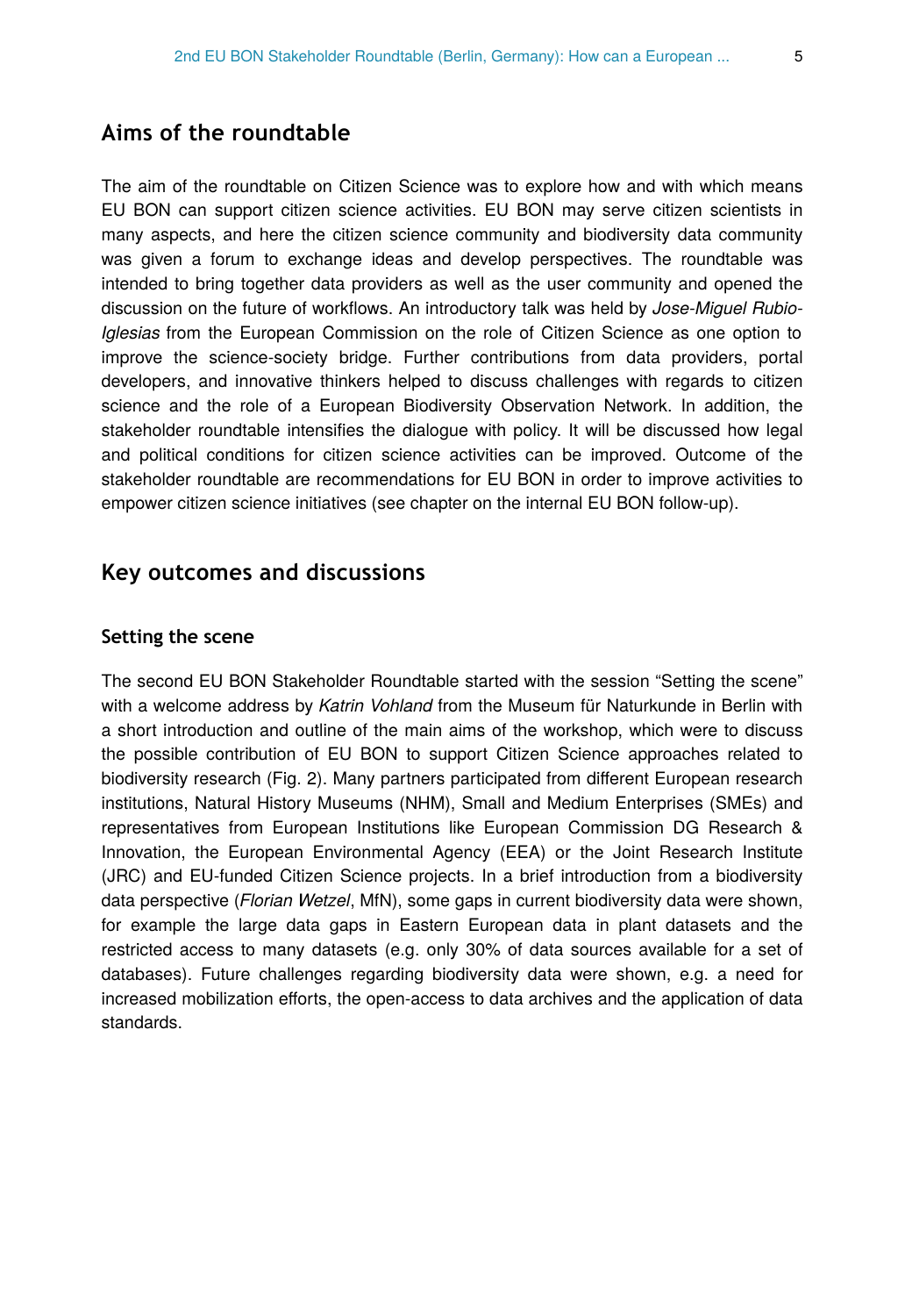

#### Figure 2.

Setting the scene for the roundtable on Citizen Science (credits: Carola Radtke).

As representative from DG Research and Innovation (European Commission), *Jose-Miguel Rubio-Iglesias* showed the possibilities of Citizen Science as one option to improve the science-society bridge. The collaborative power of information and communication technology (ICT) networks can help to create a collective intelligence that influences environmental policy making for individual and collective decision-making processes. These activities may also raise awareness about environmental issues and could lead to more sustainable individual and collective behaviours and lifestyles. However, also traditional communication forms are important and still many challenges exist for citizen science approaches. So-called Citizens Observatories are an important citizen science approach to complete environmental observation systems and can improve the local decision making. Five projects were funded under FP-7 that are covering that aspect.

*Christoph Häuser* (MfN) explained in his talk the aims and structure of EU BON. He referred to the ongoing global challenges to biodiversity and the need for a sound biodiversity information network. EU BON works on two networking levels: 1) a science based social network, 2) technological network of infrastructures and systems. The aim is to explore the potential of CS based approaches of EU BON partners, such examples are the mobile phone application 'Anymals and Plants' and other CS projects of EU BON partners (Fig. 3). The next talk of *Lucy Robinson* (ECSA/NHM London) focused on citizen science in Europe, its impact and development. Lucy Robinson gave an overview over Citizen Science activities at the NHM, a definition of what citizen science is and what citizen science is not and referred to the structure and working groups of the European Citizen Science Association (ECSA). Also the ten principles of citizen science were highlighted that cover important aspects like citizen participation, scientific relevance and others.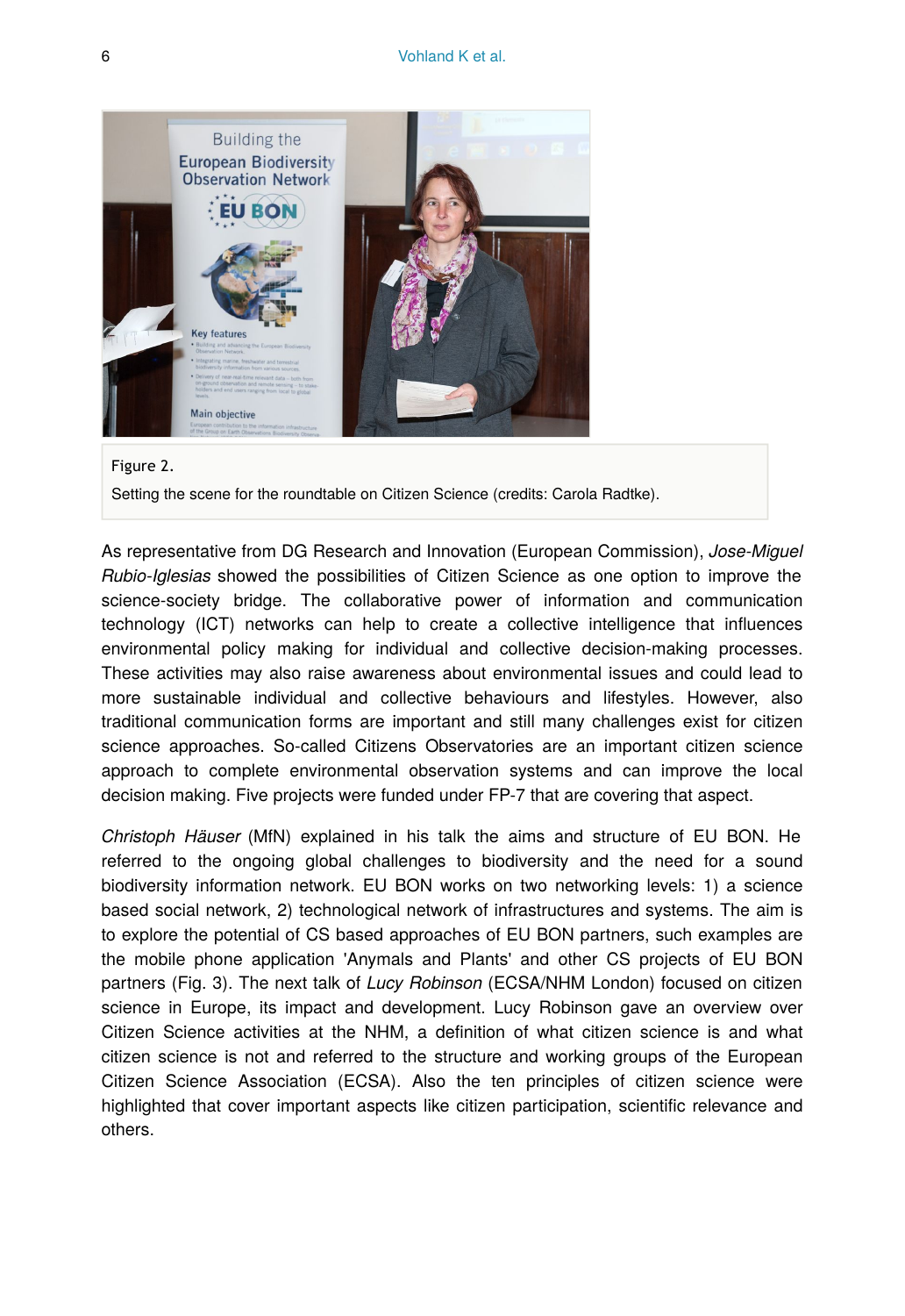

## **Session: How can EU BON possibly support data mobilization of and for citizen scientists**

The next session targeted the question of how EU BON can possibly support data mobilization of and for citizen scientists. *Antonio García Camacho* from CSIC Donana showed with a colleague from IBM the prototype of the future EU BON biodiversity portal, that aims to integrate biodiversity data/metadata sources into a single user interface. As a test case, data from GBIF is now searchable and can be identified with a single identifier. More data providers and their data will be integrated in the search interface in the future. Additionally, there should be not only biodiversity data integrated but different data. As a further feature, a taxonomic backbone for the European data is implemented (EU Nomen) so that species or other taxonomic groups can be searched by their names. In another talk, *Jaume Piera* (ICM Barcelona) pointed out the requirements that exist in a Citizen Science portal, e.g. the role of citizen collaboration, the social media channels, and particularly the conceptual requirements. Important aspects here are for example that data access tracking has to be guaranteed, for giving credits to data producers and not only to the persons who analyse the data and for keeping track of data use. Digital object identifiers can be used to do this tracking and the best way is to cite datasets and not data producers/individuals, as sometime hundreds of individuals provided data. Additionally reproducible queries for research are possible with and creation of data citation statistics. *Simao Belchior* of the SME Simbiotica showed ways of visualizing georeferenced data, e.g. pan-tropical forest clearing. The mapping of data has a strong stakeholder specific component that has to be included in the design of the approach. As it was articulated in the discussion, for citizen science also a strong involvement of the citizens is needed so that not only top-down approaches are created.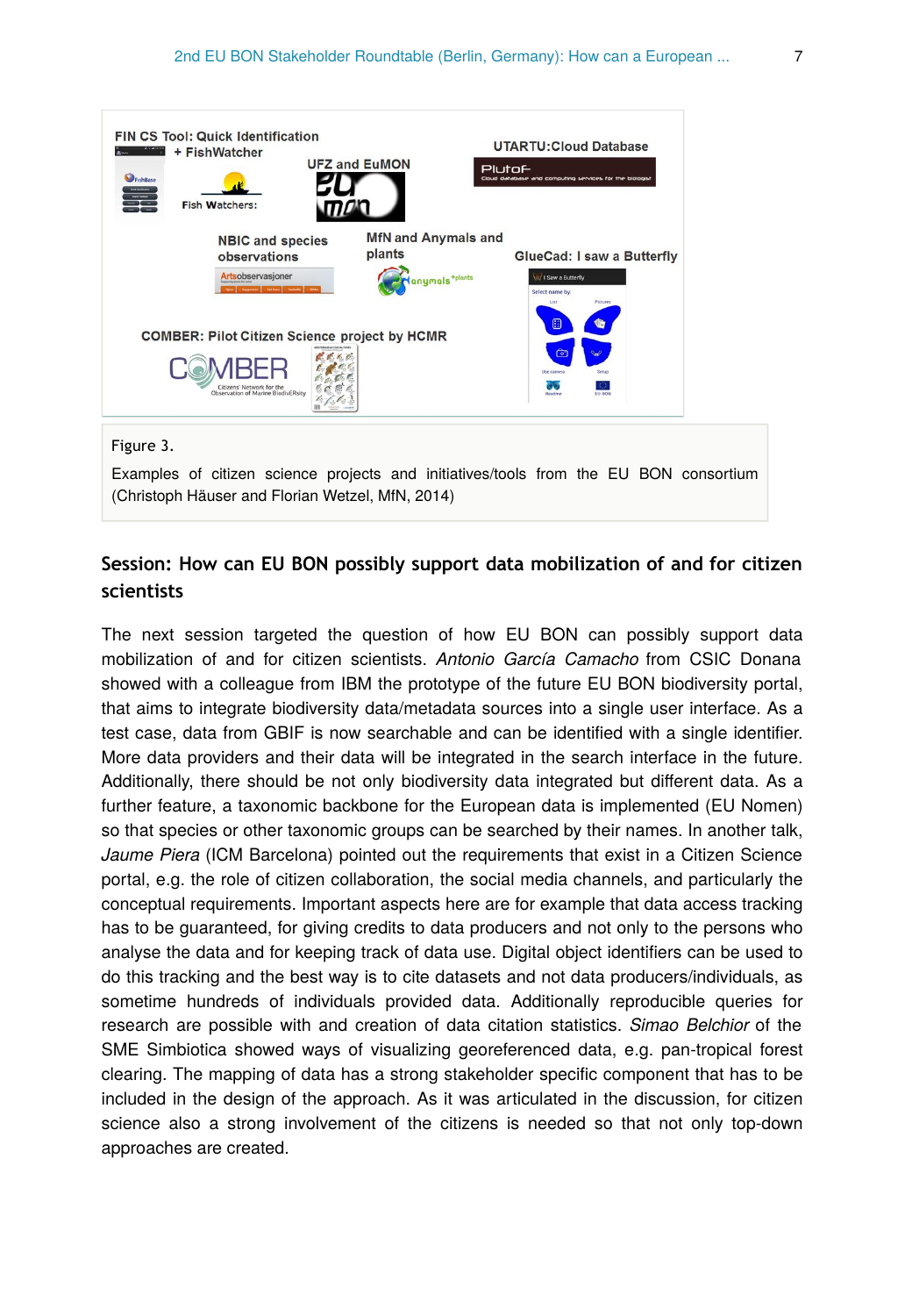#### **Session: A spotlight on some (meta)data provider**

The session after the lunch break was called "A spotlight on some (meta)data provider" and *Veljo Runnel* (UTARTU) started the session by presenting an assessment of Citizen Science involvement in biological research. Many researchers that participated in the survey are already involved citizen scientists (nearly two third, many are working e.g. on environmental protection and for NGOs, less e.g. in molecular biology), and most would use volunteer help in the future. Most respondents rated the quality of the data provided by volunteers with 'satisfactory' (78%). Furthermore, products of the EU BON citizen science task were presented. This included tools to collect data (mobile app), design data collection forms and publish them through a data curation infrastructure (PlutoF) and the EU BON helpdesk with a directory to existing platforms and tools. An overview of *Christos Arvanitidis* (HCMR) showed crowdsourcing initiatives in the Mediterranean basin (CIGESMED, AmvrakikosBirds and COMBER) and the Open Source technologies they use. It was pointed out that a proper coordination of the crowdsourcing activity at global scale is a must, and that, on a European level, the ESFRI Infrastructure is important as an incubation chamber for these initiatives.

*Nils Valland* (NBIC) described in his talk the key success factors for citizen science and species occurrence data in Europe. It is estimated that there are around 560 Mio. records of species occurrence data from CS sources, where around 100 Mio. are available via GBIF (Fig. 4, updated in March 2016)



#### Figure 4.

Species occurrence data records (in millions, x-axis) from CS sources, counted and freely available in Europe (Nils Valland, NBIC, updated in March 2016).

Key success factors can be grouped into the following success factors (Fig. 5): Quantity (effective user interface, rich user services, environmental impact), quality and accessibility (e.g. open and licensed, cooperation between governmental institutions and NGOs) and quality (e.g. not anonymous visibility, report first - quality control second, community quality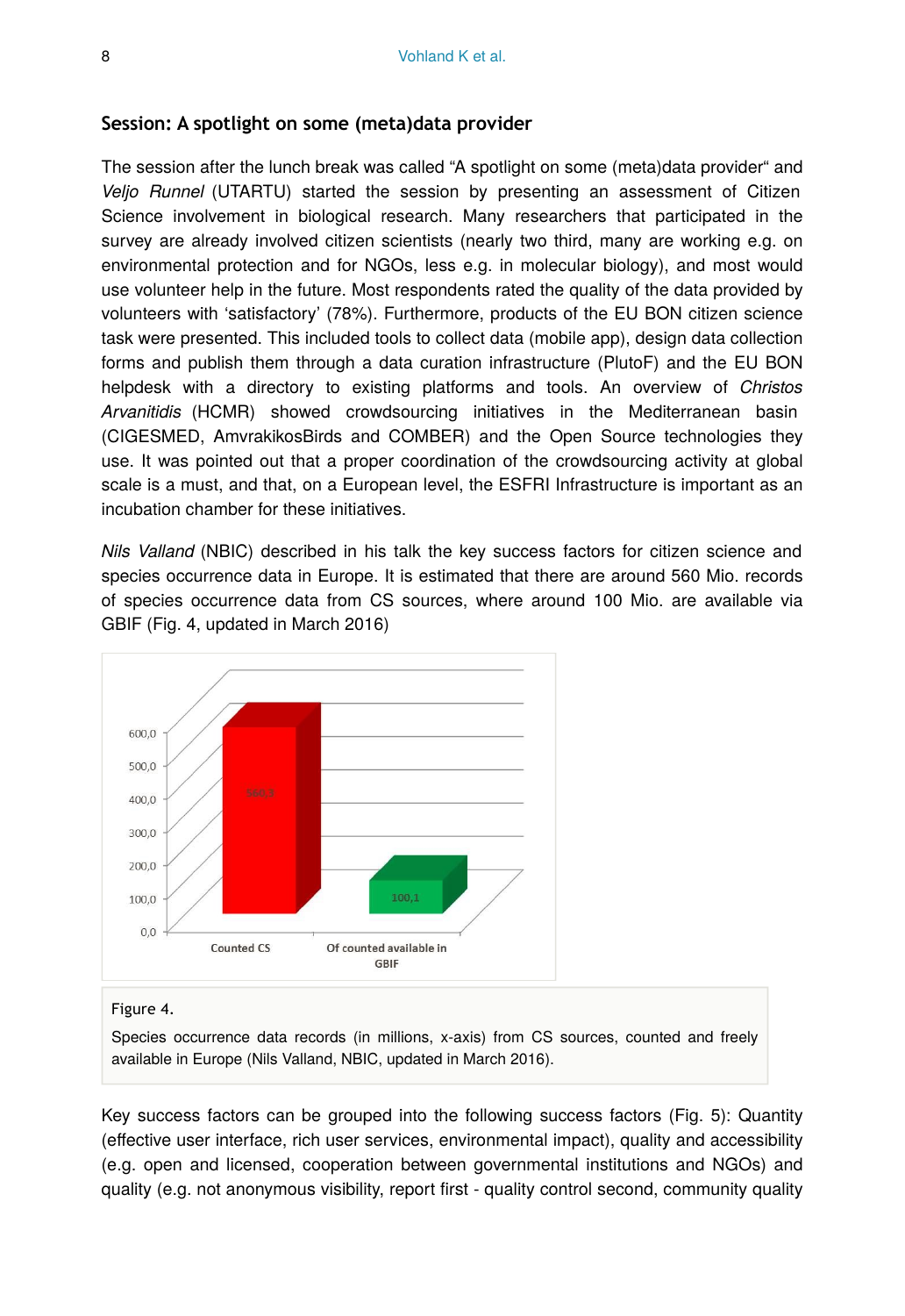control, validation on priority species). Recommendations for EU BON are that partners should, together with GBIF, approach and negotiate with current reluctant system owners to share data with open licenses (CC BY 4.0) and share efficient available portals/systems/ services with institutions collaborating with naturalist NGOs under the prerequisite to share data with open licenses.



*Dirk Schmeller* (UFZ) informed the audience about Volunteer Species Monitoring in Europe. He pointed out the need that governments should invest more to support and expand current monitoring initiatives. For example the EuMon project had documented 395 monitoring schemes for species, which represents a total annual cost of about €4 million, involving more than 46,000 persons devoting over 148,000 person-days/year to biodiversity monitoring activities. Volunteer-based monitoring also reduces effective costs by the factor 8-10. In general, volunteer species monitoring offers several advantages (e.g. high sampling effort, large spatial coverage, faster turn-around time), however, also some caveats exist (training causes costs, higher between-observer bias, coordination could be difficult etc.).

### **Session: Synergies of European Citizen Science projects**

In the session "Synergies of European Citizen Science projects" there was a presentation of several EU-funded Citizen Science projects, the approach of ESA and, with GBIF, of one of the largest data providers of species occurrence records. *Pierre-Philippe Mathieu* from ESA highlighted the new era for Earth Observation coming with the new European Sentinel Satellite Mission. Earth observation is characterized by a wide range of applications (oil spill detection, emergency management for flooding, forest monitoring, land use) and increasing data generation (the era of zettabytes). At the same time there is growing demand for environmental information. Also the ground truthing of data is important and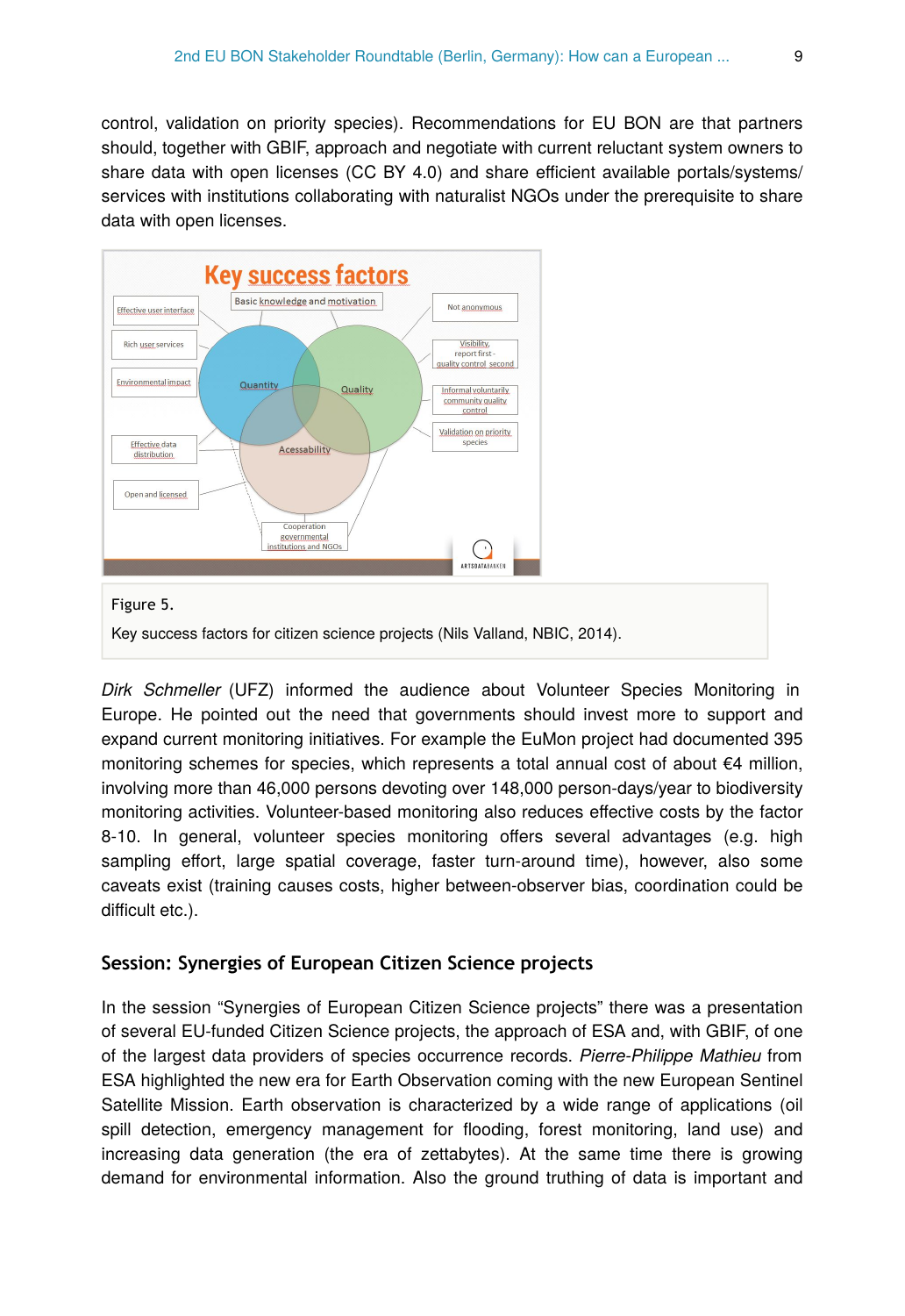many citizen science projects can be linked to earth observation products (e.g. hackathons where programmers are producing apps with satellite data).

The session was followed by a part where EU-funded Citizen Science projects presented their approach. The session started with *Fermin Serrano* from the Socientize project that aimed to foster interaction and coordination between citizen science actors, mainstreaming approaches and conducting participatory experiments. The Green Paper on Citizen Science aimed to set the basis for the future deployment of CS experiments or development work as direct input from the CS community.

*Luigi Ceccaroni* (1000001Labs) presented Citclops a project focusing on water quality monitoring with the help of citizen scientists. An approach in this project is also to use existing devices like smartphones in order to develop new low-cost sensors. Also the possible links to EU BON were pointed out, like the supply of metadata and the visualization of Citclops data in the EU BON data portal. *Jamie Williams* presented COBWEB which uses crowd-sourced environmental data from UNESCO biosphere reserves, where the data is collected by CS with mobile devices.

*Siro Masinde* from GBIF highlighted the relevance of Citizen Science data for GBIF as a large data provider with currently 52 participating countries & 40 organizations. There are several sources of GBIF-mediated citizen science data, e.g. with national node bioblitzes in Ireland, Denmark, Costa Rica or South Africa. Other sources are citizen science networks like eBird, iNaturalist, anymals and plants, and others. GBIF particularly plans future projects for quality control and data evaluation (e.g. community evaluation of data sets, delivery of cleaned datasets etc.).

### **Session: Perspectives and next steps**

The last session was split into three break-out groups that focused on specific citizen science related topics:

- 1. How can we improve existing citizen science schemes?
- 2. Who are the main users of the projected EU BON biodiversity portal, who will be using it and why?
- 3. How can we enhance data mobilization?

After the group-specific discussions took place, all participants gathered in the main meeting room to first present the results and outcomes and discuss them with the whole audience.

Main points have been the acknowledgement of valuable impulses such as Digital Query Identifiers (DOI) or the different visualization opportunities for the development of the EU BON biodiversity portal. ECSA is seen as a key possibility for data mobilization from different communities, and ECSA may also support the link to support environmental policy. As there are many cross-cutting issues between EU BON CS activities and ECSA, a working group has been established where members of both networks will exchange ideas.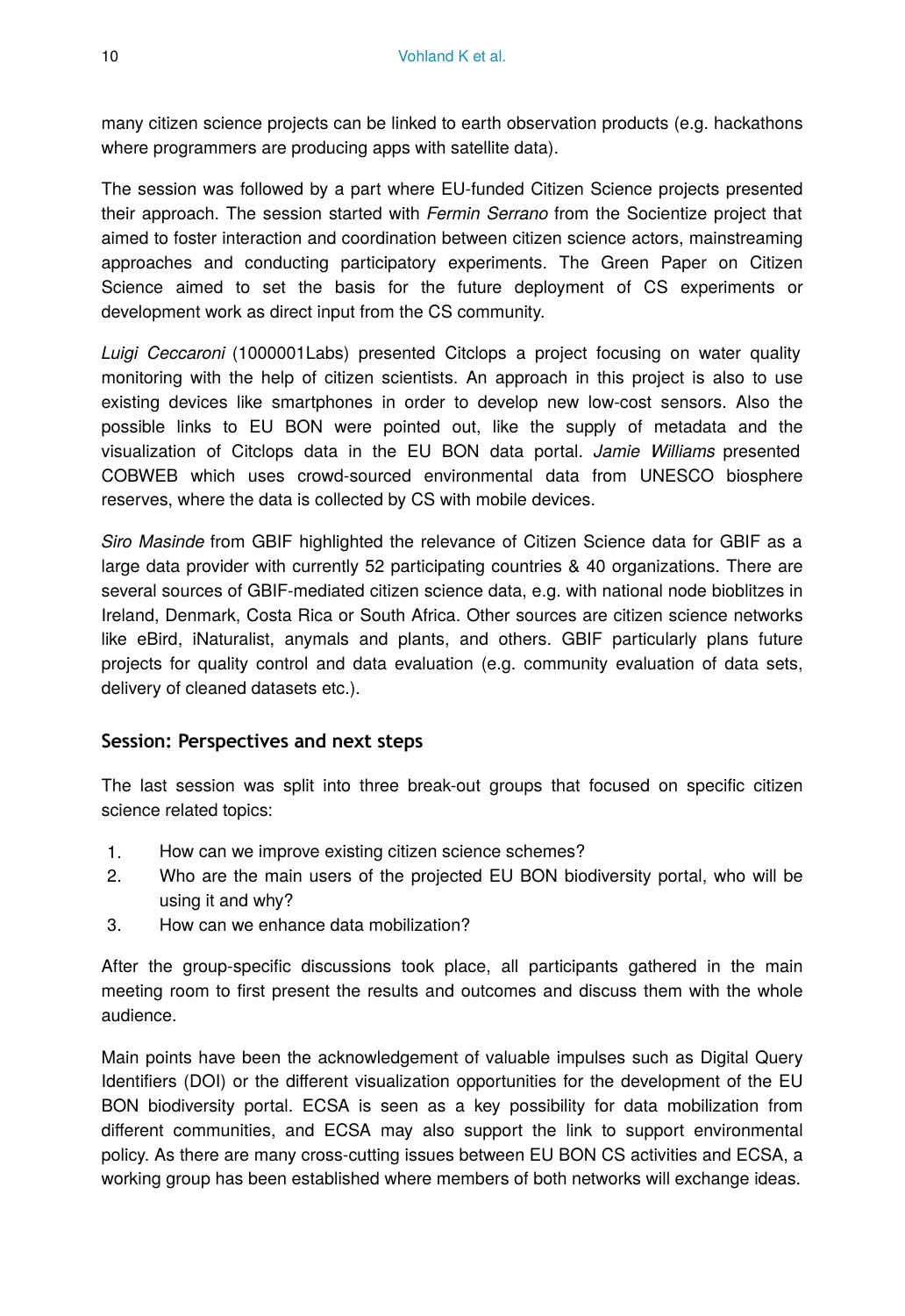The Roundtable was ended by *Katrin Vohland* thanking all participants for their valuable contribution and the organization team for the friendly hosting (Fig. 6).



Figure 6. Participants at the 2nd EU BON Stakeholder Roundtable (credits: Carola Radtke, MfN)

#### **Internal EU BON follow-up**

After the official ending of the roundtable, the EU BON partners met for a brief meeting to summarize the lessons learnt from the conference and to outline the important next steps based on the experiences and new insights of the day.

It was agreed that further work will be needed to include the user requirements and view of stakeholders (like citizen scientists) in the design process of the EU BON Biodiversity Portal. User needs need to be defined, there will be also a focus on some main stakeholders to develop products they need and to increase the efforts with regards to visualization and (citizen) data integration for the portal. Generally, more data provider need to be harvested and their data need to feed in the Biodiversity Portal (i.e. also more APIs are required to make additional file types searchable, e.g. EML files). For transferring Citizen Science data of small and medium projects with limited technological capabilities, EU BON could assist and help to publish the data by using the GBIF-IPT tool. The EU BON portal will not only be a portal for data, but also for protocols and standards. It should adjust to user requirements, and a vivid and long-lasting network should be created. The prototype of the data portal needs to be further tested and a 'hands-on' physical meeting should take place in 2015 to refine the existing approach (presumably at the facilities of Simbiotica).

Also for the Citizen Science gateway there will be further work coming up in the next months, particularly to implement the current plans for the citizen science gateway and test the approach for different projects and with different kind of datasets. The ECSA-Portal may be finished too late for EU BON purposes and a tailored solution for the project might be needed. A physical meeting in spring 2015 will be held for further elaborating the EU BON Citizen science gateway.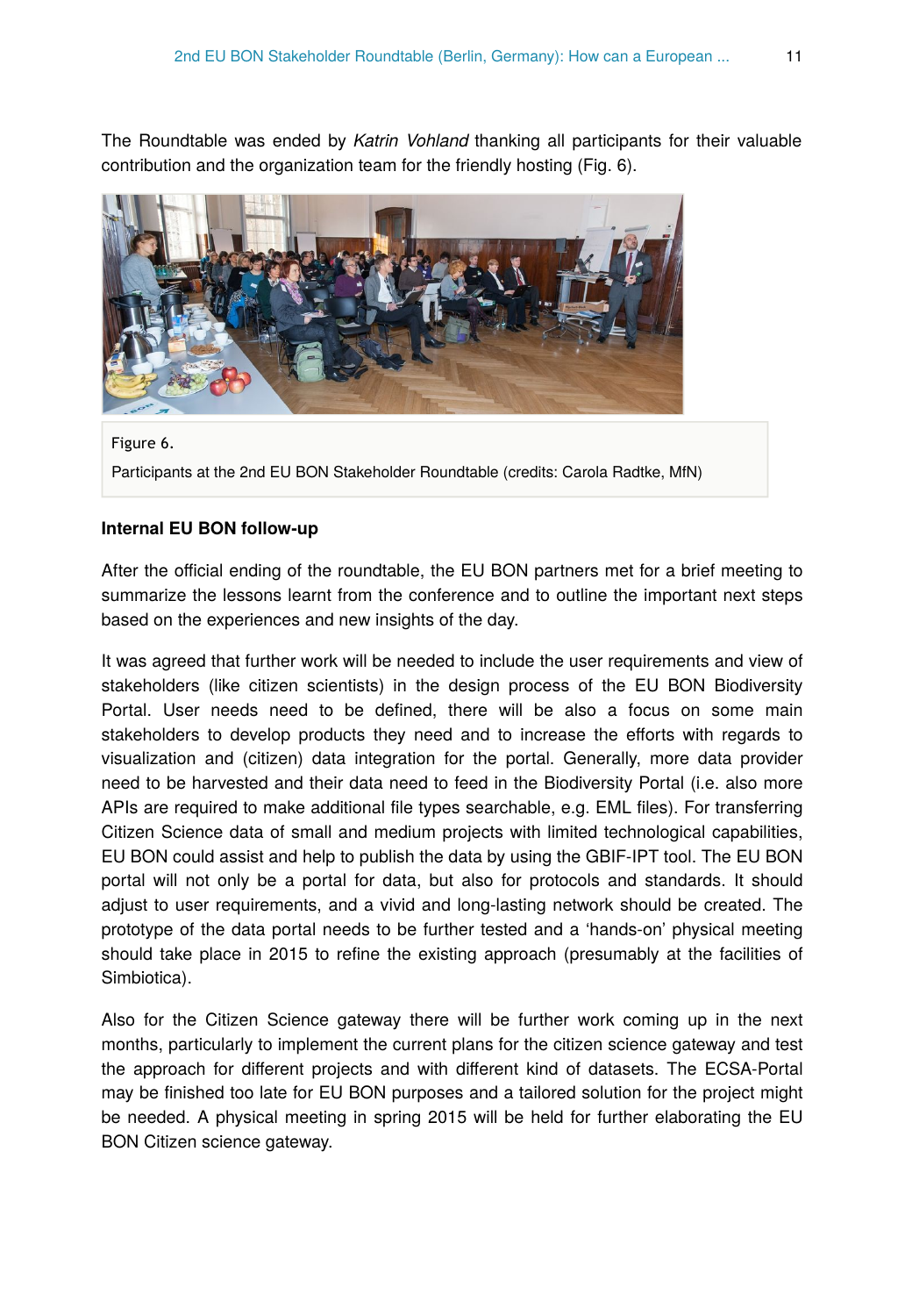Generally, the internal EU BON follow-up showed the importance of involving all the different tasks and working groups (WP) for the EU BON citizen science gateway and the portal activities. An intensified communication among the WPs on that issues is needed. EU BON should focus more on match-making with scientists and scientific organizations and offer them the data for further analysis. Another important point in the discussion was to consider that not only occurrence data for data mobilization in EU BON is important but also other kind of data (e.g. on species trait, genetic data). In EU BON, the partners should further think of how to improve current CS projects and focus on integration (data, applications, networking) and less on facilities. The CS projects and their data should be linked to the larger aggregators (e.g. GBIF) but also the projects and people should be linked to tools to create their own portals; the EU BON CS gateway should also serve as an entry point where people can meet and exchange experiences. In general, the sustainability of EU BON and its products will have to be considered and a strategy is needed which infrastructures could continue to host the portal and tools. For the CS data itself, a thorough quality testing of the data is needed, e.g. by getting the community involved to assess the data before it is being shared.

# **Conclusions**

During the course of the roundtable, there have been intensive discussions from EU BON partners with CS stakeholders in various fields, from policy, CS networks and European research institutions. CS activities of EU BON were presented and important insights from the participants will also improve the current plans of the project with regards to its CS activities. Main points have been the acknowledgement of valuable impulses for the development of the EU BON biodiversity portal such as Digital Query Identifiers or the different visualization opportunities. ECSA is seen as a key possibility for data mobilization from different communities, and ECSA may also support the link to support especially environmental policy.

# **General synthesis and lessons learnt from the three EU BON**

# **stakeholder roundtables**

In addition to the conclusions of the roundtables stated above, there are some general lessons learnt from the three stakeholder roundtables:

The project EU BON started slightly overambitious  $-$  the discussions showed that the project will not serve all demands of all stakeholders. However, the roundtables gave good hints for strategic partners that are key for the further work of the project, e.g. the Global Earth Observation System of Systems (GEOSS), the Long Term Ecological Research Network (LTER) and the Group on Earth Observations - Biodiversity Observation Network (GEO BON).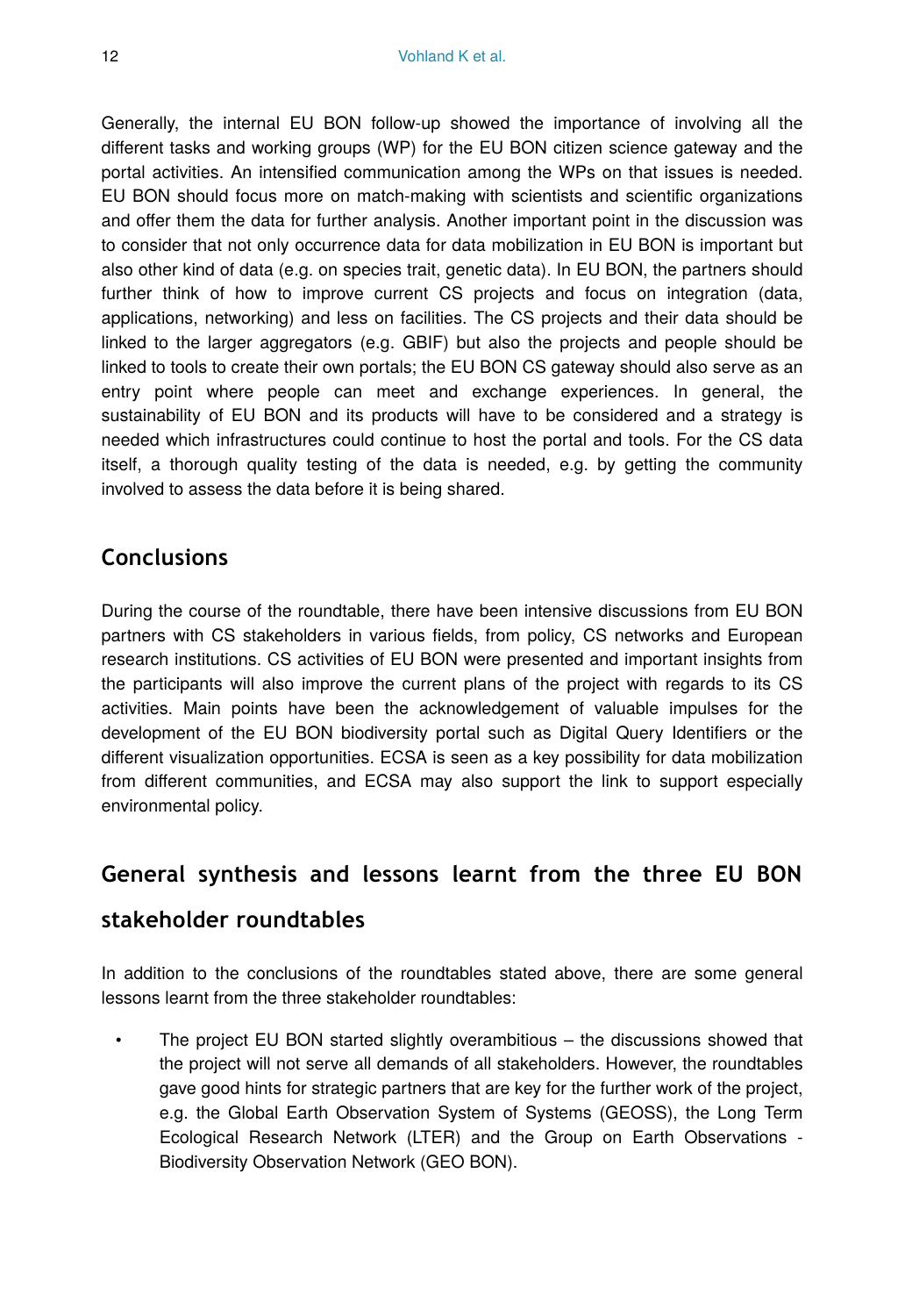- The stakeholder roundtables require a careful preparation: Feedback on topics and the planned sessions from the project partners are a precondition in order to get useful results out of the meetings and discussions. A profound expertise with regards to the main institutions and actors in the field of biodiversity data, biodiversity data analysis and policy is needed, as well as time to find key-people in the field.
- It is not always possible to get the desired stakeholders to the roundtable, due to manifold reasons: There are (still) language barriers existing, resources are often limited (e.g. travel money and time), and there is no joint understanding of added value of EU BON existing.
- Mediators are needed for a proper stakeholder engagement process they have to get in touch with the stakeholder and brief the people beforehand, they should also show relevance of biodiversity networks and direct benefits that emerge from such processes.
- Mediators could be partners on a regional level, for example institutions that are bot involved in science and policy (regional environmental agencies), well-established networks covering many European countries (e.g. European Citizen Science Association) or main actors in the field or specific contact persons that work across different levels (i.e. on local as well as on more general/European level).
- It is important to have physical meetings organized in an open way, i.e. that the agenda, topics and discussions points could still be adjusted during the meeting. In the course of the roundtables it turned out that some discussions during the meeting where more fruitful than others, and more time should be spent on agenda items where dynamic interactions occurred which, in the end, resulted in valuable workshop results (i.e. nice best-practice examples, input for guidelines or recommendations. It is also important to have some dedicated time for social interactions included, where people can share their thoughts, develop ideas and a further work plan to solve the given tasks and generally learn from each other.
- Limit the number and time for presentations and talks at the meetings; they are needed in order to present the main activities and work of participating institutions and projects. However, the experience gained in the roundtables showed that discussions and interactive sessions mostly produced the main results and key findings as well as possible solutions.
- It is important to reflect oneself when organizing roundtables and to adjust the presentations, language and examples used – they should be adjusted to the audience and stakeholders that participate. It is crucial to adjust presentations according to stakeholder knowledge/skills/interests, and not to give presentations in a usual "scientific" manner. It is also helpful to include a demo or training sessions: Show (visually) the products (portal, maps) and tools.
- Focus on some main products  $-$  e.g. what is essential for a BON and what do the key stakeholders really need in terms of EU BON products : 1. portal, 2. tools, 3. EBVs, 4. data mobilization, 5. visualisation of products.
- Think ahead: Sustainability is important which products are needed in the future and need to be provided sustainably? The long-term goals and vision with regards to the projects products need to be integrated in the process in an early stage. In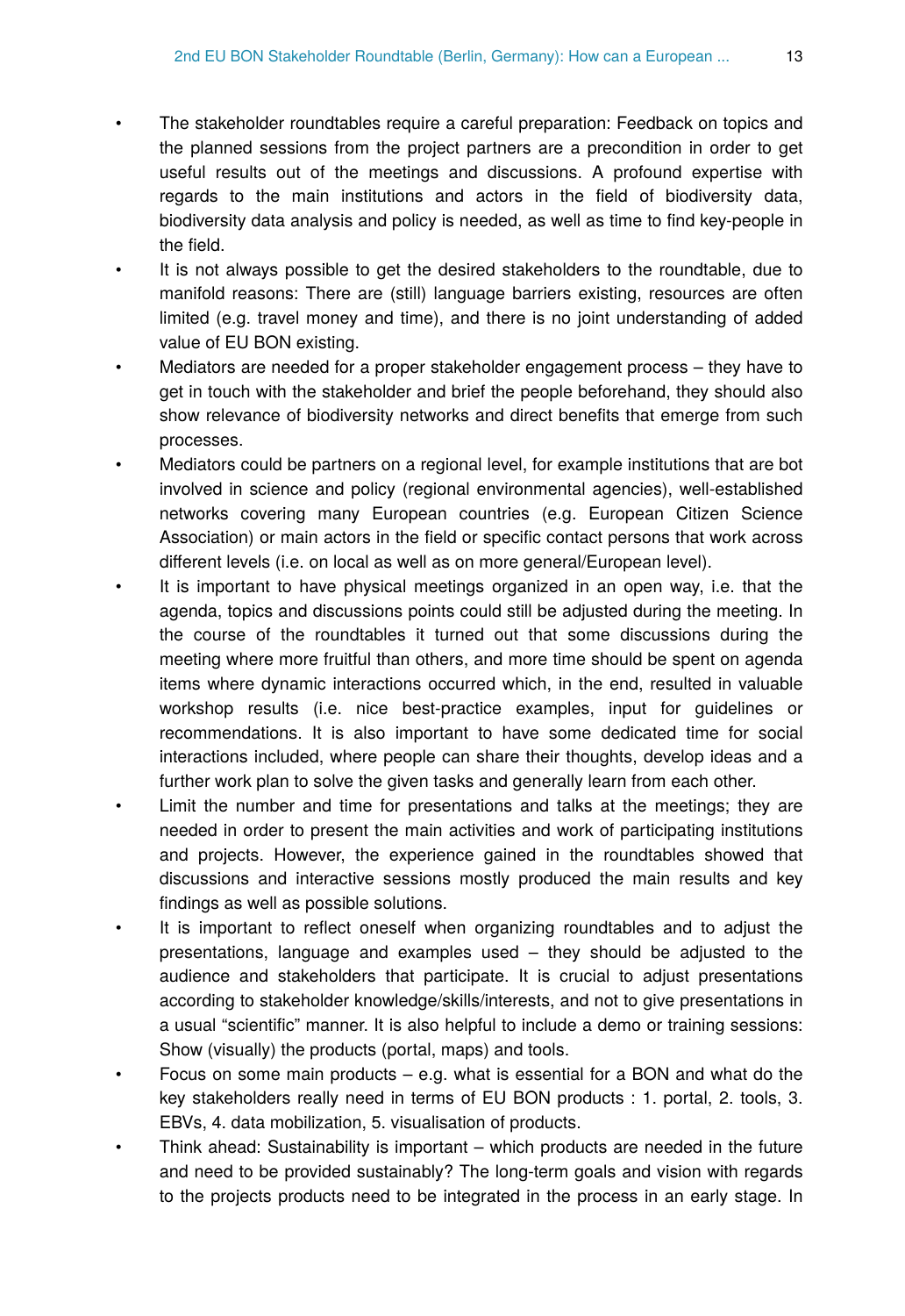order to incorporate a demand and stakeholder-driven perspective it needs to be discussed with partners and the dialogue with stakeholders should already start in the project preparation phase.

• Time is needed for (individual) discussions, it is important not invite too many actors and schedule too many topics in a stakeholder roundtable. Hence it is more productive to focus on some aspects than to cover the whole thematic field in the sessions/discussions.

#### **Some lessons learnt for BONs in general:**

- The policy needs long-term biodiversity data for reporting on the progress, state and trends of biodiversity and the effects of biodiversity-related policy (conservation, nature-based solutions, ecosystem services, use of natural resources). One of the core services of EU BON, in the view of policy actors, is the long-term provision of biodiversity data (e.g. species occurrences, traits) and a proper and scientifically sound data analysis and storage.
- As raw data are very heterogeneous and need huge data storages ('big data', for example for satellite-derived data), a profound thematic and technical expertise in various fields is needed, to integrate and standardize data from several research areas, to make this data openly available and derive information and ultimately knowledge that satisfy the needs of policy actors. Participants from European authorities stated in the roundtables (e.g. EC, EEA etc.), that politicians do need maps and visualized products that are easily understandable.
- There are many interactions of citizens with scientists, and many citizen-science initiatives. However, the interactions of citizen science and European policy and its actors need to be strengthened. BONs can facilitate in this process but also supply tools and infrastructure for data handling, data standardization and curation and upload - in order to provide free access of data.
- The role of BONs for local stakeholders (protected areas, research sites in the field, conservation manager) is firstly to provide an overarching framework and, together with European policy, act as an acknowledged authority for reliable biodiversity data that provides policy-relevant information or downscaled data for the local level/sites.
- The discussions at the roundtables showed that the main users of EU BON will be scientists, trained professionals at governments and authorities on regional, national and European level.
- BONs are both social and technological networks and strengthening interactions with key stakeholders is essential, both with end-users from European policy, national and international authorities, researchers and data providers from the local level.